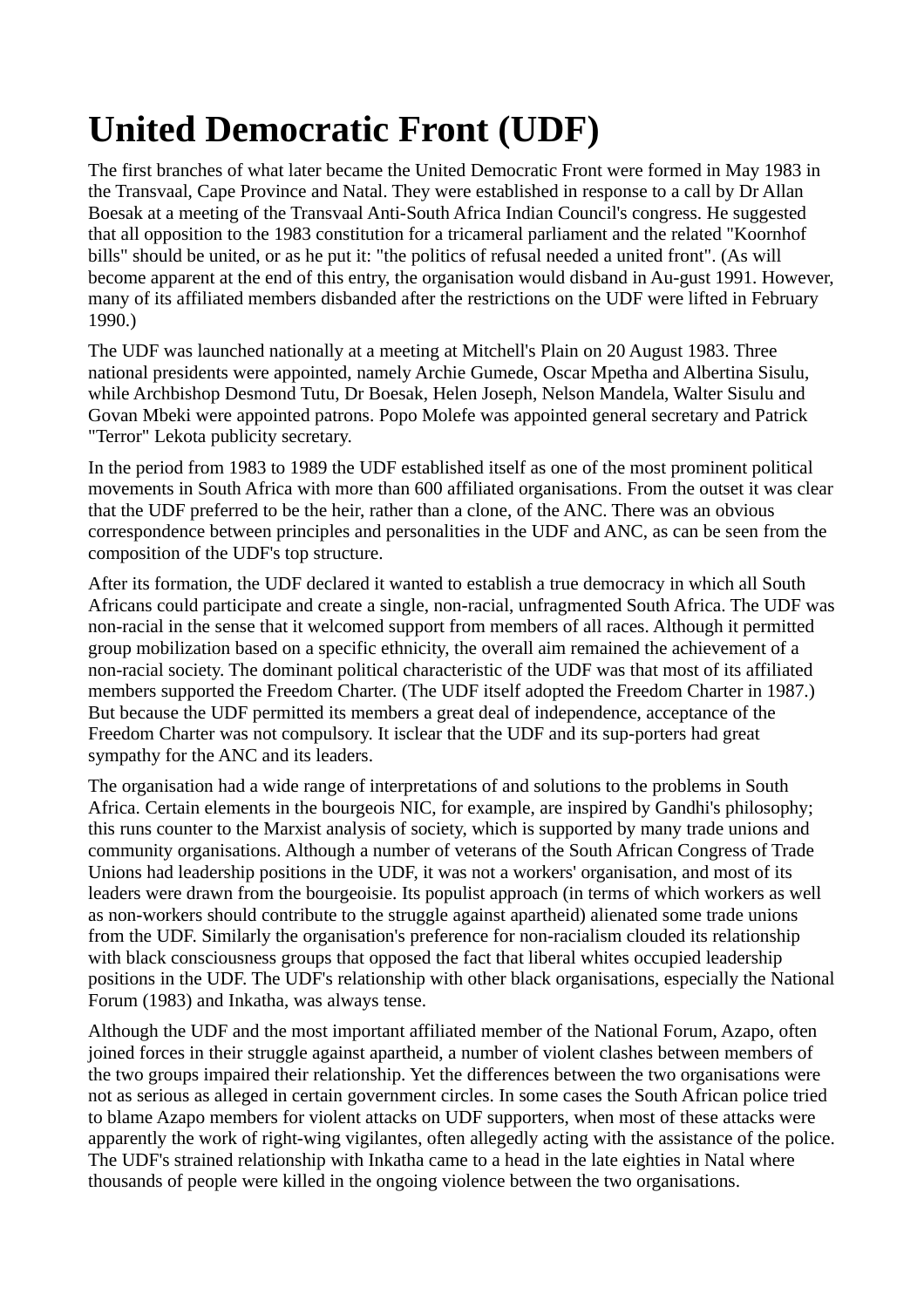The UDF functioned as an umbrella organisation with a broad range of affiliates, including over 300 youth organisations, more than 80 civic associations and nearly 50 student organisations. One of the largest civic organisations affiliated to the UDF was the Port Elizabeth Black Civic Organisation (Pebco), launched in October 1979 under the leadership of Thomazile Botha. A major aim of Pebco was to unite blacks at local level by focusing attention on grievances such as housing, electricity and roads, and the lack of infrastructure in black neighbourhoods.

The UDF received a great deal of support from the youth, and also had impressive grassroots support. Initially the UDF had only a small trade union membership – about 20 trade unions representing 140 000 workers. Most of these were affiliated to the Congress of South African Trade Unions (Cosatu). (Cosatu later became an affiliated member of the UDF.) A few independent trade unions also formed ties with the UDF. At least one homeland party, the Na-tional Unity Party of Bophuthatswana, was affiliated to the UDF. The LTDF had a large black membership, and coloureds and Indians were also well represented. Support from white organisations was initially poor, but towards the end of the eighties their support grew considerably.

The UDF's opposition to apartheid manifested itself in a number of actions. Shortly after its formation, it launched a successful boycott action against the election of the (coloured) House of Representatives and (Indian) House of Delegates. The UDF was involved in the organisation of a number of consumer boycotts and stay-aways. In 1983 and 1984, it launched the "one million signatures" campaign, in which signatories were asked to voice their opposition to the so-called Koornhof legislation on black local government, as well as to the new constitution.

However, the UDF's greatest impact was at grassroots level where it created local structures that played a key role in the political education and mobilization of the masses. At its second national congress, held in April 1985, it was decided to transform mass support into active participation, under the theme "From Protest to Challenge: From Mobilization to Organisation". Four months later this theme was extended to include a new slogan, "Forward to People's Power". The UDF's strategy was to replace decision-making structures created by the government with a system of "people's power". It was equivalent to the establishment of "liberated areas" in South Africa.

The state headed off this threat and suppressed the general unrest in the country, which reached a peak in 1985, by calling a series of states of emergency. A large number of people were arrested in terms of security legislation. The UDF, in particular, was badly affected. Several key members of the organisation were murdered, including Matthew Goniwe (UDF organiser in the Eastern Cape) and Victoria Mxenge (UDF treasurer in Natal). Almost the entire leadership corps of the UDF was restricted in the period 1985 to 1987. This not only caused the organisation to lose a great deal of its momentum, but also to re-evaluate its strategic position. Accordingly a new theme, "Defend, Consolidate, Advance", was proposed, and a new strategy of underground organisation implemented. The 1987 UDF congress was held in near-total secrecy. The UDF's largest affiliated member, Sayco, was also launched secretly in March 1987.

By 24 February 1988, when UDF activities were restricted by the state, the organisation allegedly had between 600 and 700 affiliates with more than 2,5 million members. Ac-cording to the restriction regulations the UDF was prohibited from "executing or continuing any actions", but was permitted to retain its assets and keep its books up to date. The government alleged it had sufficient evidence to prove the UDF was a "creation" of the ANC, and there-fore also party to the "revolutionary onslaught". After it was restricted, the UDF continued its activities under the mantle of the Mass Democratic Movement (MDM), which in effect was the UDF operating under another name.

There were indications that a power bloc existed within the UDF which played an important role in formulating policy from 1986 onwards. (Towards the end of 1990 ANC as well as UDF leaders acknowledged the existence of such a group within UDF ranks with its own "hidden agenda".) This bloc was described as a cabal by UDF critics. The cabal was not a structured organisation with a secret membership, but merely a loose group of individuals within the UDF with a different agenda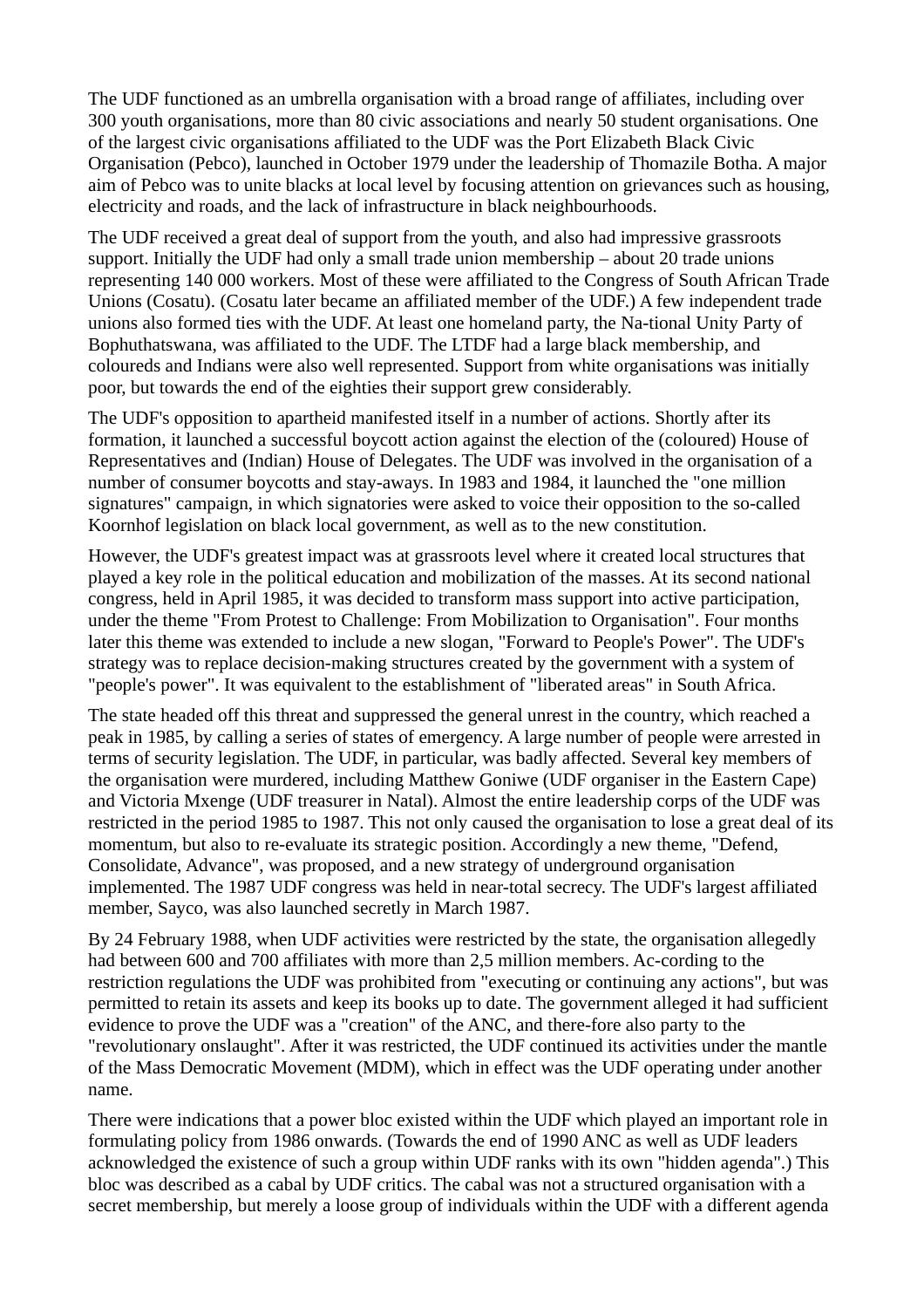to that of the ANC. Aspects of its policy agenda included cooperation with certain government institutions to obtain control and thus establish "dual power"; support for the principle of negotiation and flexibility regarding the prerequisites for negotiation; sup-port for a non-violent strategy to gain political power; concern over the lack of control displayed by the militant youth; and a pragmatic approach to contact and cooperation with organisations not affiliated to the SACP and ANC.

Although members of the cabal were also members of the ANC, Cosatu and even the SACP, they were strongly critical of the Marxist-Leninist approach, and in some cases even of the black nationalist militancy of SACP and ANC leaders. The following key leaders in the UDF were among those associated with the cabal: Murphy Morobe (publicity secretary), Mohamed Valli Moosa (general secretary), Elijah Barayi (former president of Cosatu), Archie Gumede (joint president of the UDF), Fatima Meer (management member of the NIC) and Farid Esack (former coordinator of Call of Islam).

After the lifting of restrictions on the UDF and unbanning of the ANC in February 1990 the overlapping membership of the two organisations became even more apparent. It was emphasized that the UDF would not disappear immediately, but that members of this umbrella organisation would gradually be introduced into new ANC structures. Members of the cabal were systematically re-moved from influential positions and accordingly direct confrontation was avoided. The views of the members of the cabal were often very similar to those of moderate ANC leaders.

In September 1990 another civic organisation, Civic Associations of Southern Transvaal (Cast), functioning mainly under UDF leadership attracted much publicity. Claiming to reject all institutions based exclusively on race, it launched an action programme against white local governments in 1991. According to assistant general secretary Cas Coovadia, Cast has 49 affiliated civic organisations. Other community leaders involved with Cast are Moses Mayekiso, Cyril Ramaphosa, Sam Ntuli and Kgabisi Mosunkutu. At its national congress in 1991, Cast andother civic organisations will consider the desirability of forming a national civic organisation to coordinate mass action at community level.

A planning group, Planact, which was launched in the late eighties to provide an advisory service to civic organisations, has also played an important role in the extension of Cast. People involved in Planact are, among others, Mark Swilling, Row-land Hunter and Andrew Boraine. Planact, which is a supporter of the negotiation process at local level (due to the participation in a metropolitan chamber for local management councils on the Rand), also acts as a facilitator.

In March 1991 the UDF announced that the organisation would disband on 20 August 1991, its eighth anniversary. Patrick Lekota, publicity secretary of the UDF, emphasized that the organisation would not unite with the ANC, but individual members could be accommodated in the ANC.

A new organisation, the South African National Civic Association (Sanca), in which well-known leaders of the UDF will continue to play a role, will be established.

Although the organisation will support the ANC's principles, the civic organisations which are included wish to operate independently of the ANC as a resistance movement together with supporters in the labour field, such as Cosatu.

One of the aims of Sanca will be to create a new social movement in which the aspirations of the remaining communities will be placed in the centre of the political debate. The idea is to create a "civil society" that will ensure the continuance of a democratic culture in a post-apartheid South Africa. The aim of the Metropolitan Chamber, of which Dr Frederik van Zyl Slabbert is chair-man, is to serve as negotiating forum in the search for a non-racial, democratic metropolitan and local government structure.

It is impossible to give a complete list of all the organisations affiliated to the UDF. On p 211 there is a graphic representation of the UDF's structure. Some of the more prominent affiliated members